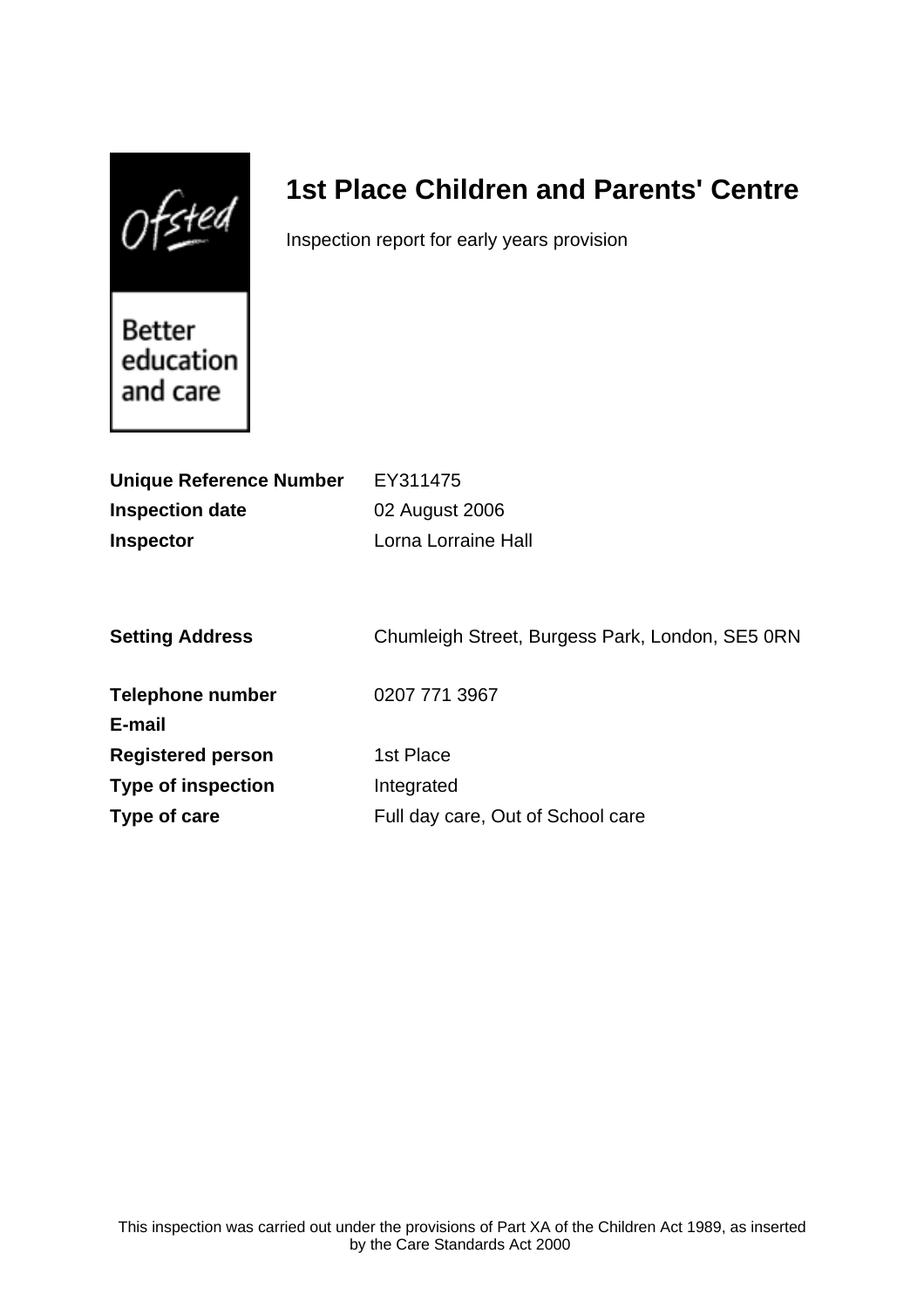## **ABOUT THIS INSPECTION**

The purpose of this inspection is to assure government, parents and the public of the quality of childcare and, if applicable, of nursery education. The inspection was carried out under Part XA Children Act 1989 as introduced by the Care Standards Act 2000 and, where nursery education is provided, under Schedule 26 of the School Standards and Framework Act 1998.

This report details the main strengths and any areas for improvement identified during the inspection. The judgements included in the report are made in relation to the outcomes for children set out in the Children Act 2004; the National Standards for under 8s day care and childminding; and, where nursery education is provided, the Curriculum guidance for the foundation stage.

The report includes information on any complaints about the childcare provision which Ofsted has received since the last inspection or registration or 1 April 2004 whichever is the later.

## **The key inspection judgements and what they mean**

Outstanding: this aspect of the provision is of exceptionally high quality Good: this aspect of the provision is strong Satisfactory: this aspect of the provision is sound Inadequate: this aspect of the provision is not good enough

For more information about early years inspections, please see the booklet Are you ready for your inspection? which is available from Ofsted's website: www.ofsted.gov.uk.

# **THE QUALITY AND STANDARDS OF THE CARE AND NURSERY EDUCATION**

On the basis of the evidence collected on this inspection:

The quality and standards of the care are good. The registered person meets the National Standards for under 8s day care and childminding.

The quality and standards of the nursery education are good.

## **WHAT SORT OF SETTING IS IT?**

1st Place Children and Parent's centre opened in 2005. It is a run by its members, the majority of whom are parents from the local community. The centre follow the "Reggio Emilia" approach to learning. It operates from a large purpose built building. A part of the building is used by other community groups and has crèche facilities where parents can leave their children while they attend training.

A maximum of 50 children may attend the day care and 20 children may attend the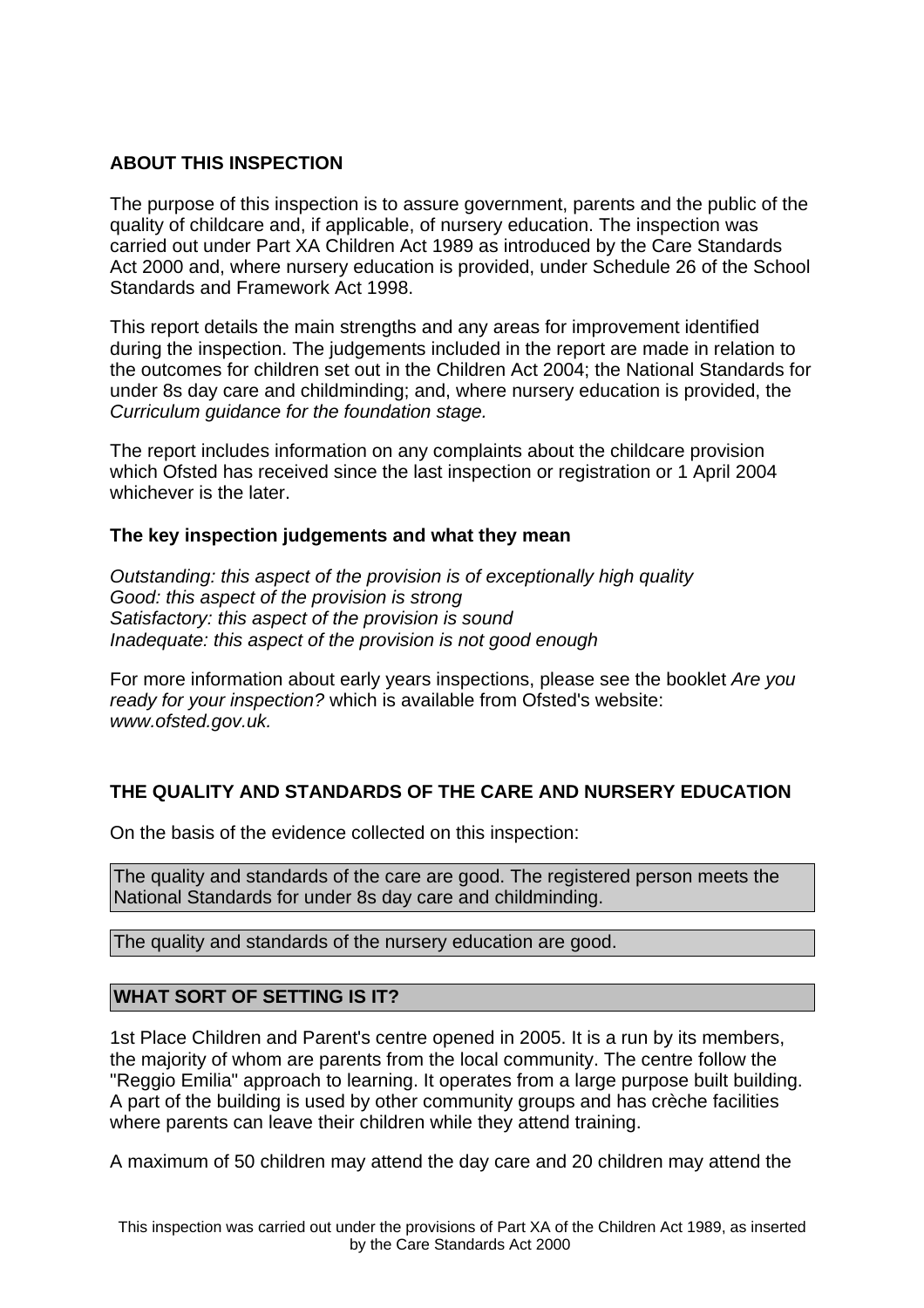crèche and out of school provision. The out of school provision is currently not open. The centre is open each weekday from 08:00 to 18:00 for 52 weeks a year. All children have access to a secure enclosed outdoor play area

There are currently 38 children from aged three months to under five on roll. Of these, eight receive funding for early education. Children come from the local area. The nursery currently supports children with learning difficulties and/or disability.

The centre employs 19 members of staff who work directly with the children, all of whom have a relevant early years qualification.

#### **THE EFFECTIVENESS OF THE PROVISION**

#### **Helping children to be healthy**

The provision is good.

Children learn and understand the importance of good personal hygiene through every day routines such as washing their hands after using the toilet and before lunchtime. All the children have easy access to low level sinks with suitable facilities for them to wash and dry their hands independently.

They are protected from cross infection because staff follow good hygiene procedures when changing children's nappies, for example by wearing disposable gloves. Staff do not wear outdoor shoes in the baby room; this means babies are able to crawl and explore in a clean environment.

All the children benefit from being in the fresh air and take part in physical exercise suitable to promote their good health and development. In the event of an accident, children benefit from having a number of staff with a current first aid certificate on the premises at all times.

Children enjoy wholesome and nutritious meals which meet special dietary needs and ensures children remain healthy. The meals are freshly prepared on the premises by a qualified cook and consist of many fresh vegetables. Parents are asked to provide information about their children's likes and dislikes. Staff use this information to develop individual menu planner for the babies. This ensures consistency of care. Children enjoy healthy snacks of fruit and drinks. To ensure babies are not thirsty staff record their drinks intake throughout the day, and older children can help themselves to drinking water according to their needs.

Younger children are able to rest according to their needs and cots or beds are available in the baby and toddler room. Older children can relax on a bean bag in the book corner.

Staff actively work in partnership with parents to ensure that the health needs of the children are effectively met.

## **Protecting children from harm or neglect and helping them stay safe**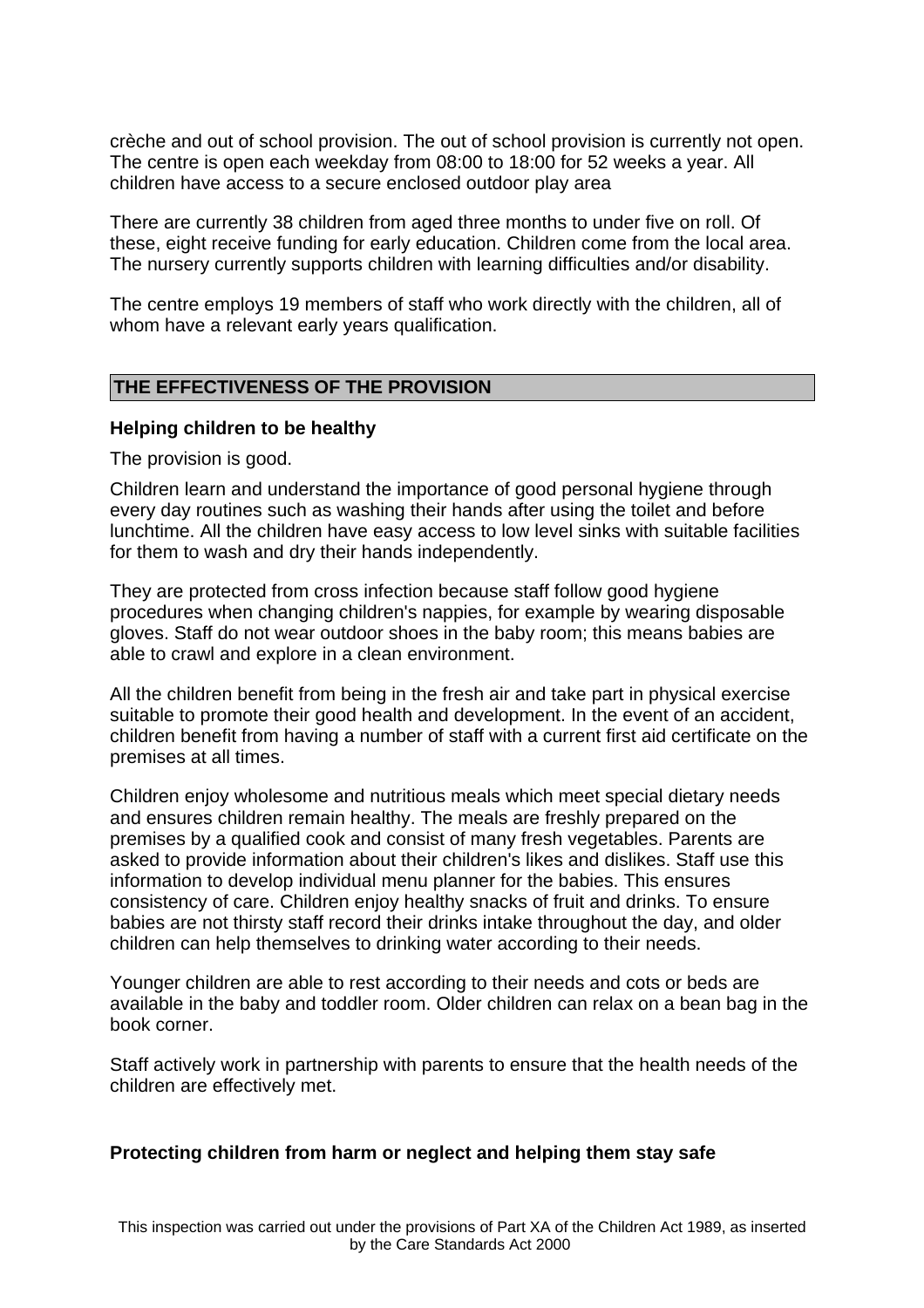The provision is good.

All the children benefit from playing in a spacious well-organised environment. This allows them to move around and play safely. Children have access to a excellent selection of age appropriate resources suitable to promote their all round development.

The nursery follows good security precautions to keep children safe, by ensuring that the reception area is manned at all times. As a extra safety measure visitors and regular users are asked to sign themselves in and out of the building. Regular risk assessments are completed to identify potential hazards to children indoor and outdoor. A member of staff has sole responsibility to ensure health and safety in the whole of the building. Children use a range of resources suitable to enable them to take risks in a controlled and safe way; these resources are easily accessible, particularly in the pre-school room. The organisation of the rooms means they can move safely and freely between the inside and outside areas.

Children are protected from risk of fire, because fire marshals are in each classroom to ensure the safe evacuation of the rooms and regular drills are carried out with staff and children.

Children's welfare is promoted well because the manager has responsibility to ensure staff are up-to date with recent legislation to support them in their work to protect children. This means that children are well protected from any form of abuse. Staff have a good understanding of the signs and symptoms of abuse and who to contact to report concerns.

## **Helping children achieve well and enjoy what they do**

The provision is good.

Children enjoy learning in a rich and stimulating environment. The same range would be available in the crèche and out of school provision.

Staff make good use of observations to ensure activities are interesting and enable the children to make good progress. Children between the ages of three months and three years have very good opportunities to explore a wide range of natural resources and play equipment every day. A great deal of the play equipment is made of natural materials, and children play enthusiastically with brightly coloured pop-up toys and musical instruments.

Activities plans are evaluated on a daily basis to ensure children are sufficiently challenged and to identify and plan for gaps in the children's learning. Children benefit from having regular access to a painting easel, sand and water, as well as other activities, and these equipment are easily accessible. This means that the children are able to make independent choices to extend their learning and enjoyment. Staff make good use of the outdoor area to ensure there is a natural flow and children can learn about their environment in a meaningful way. For example, they plant vegetable seeds with the resident gardener.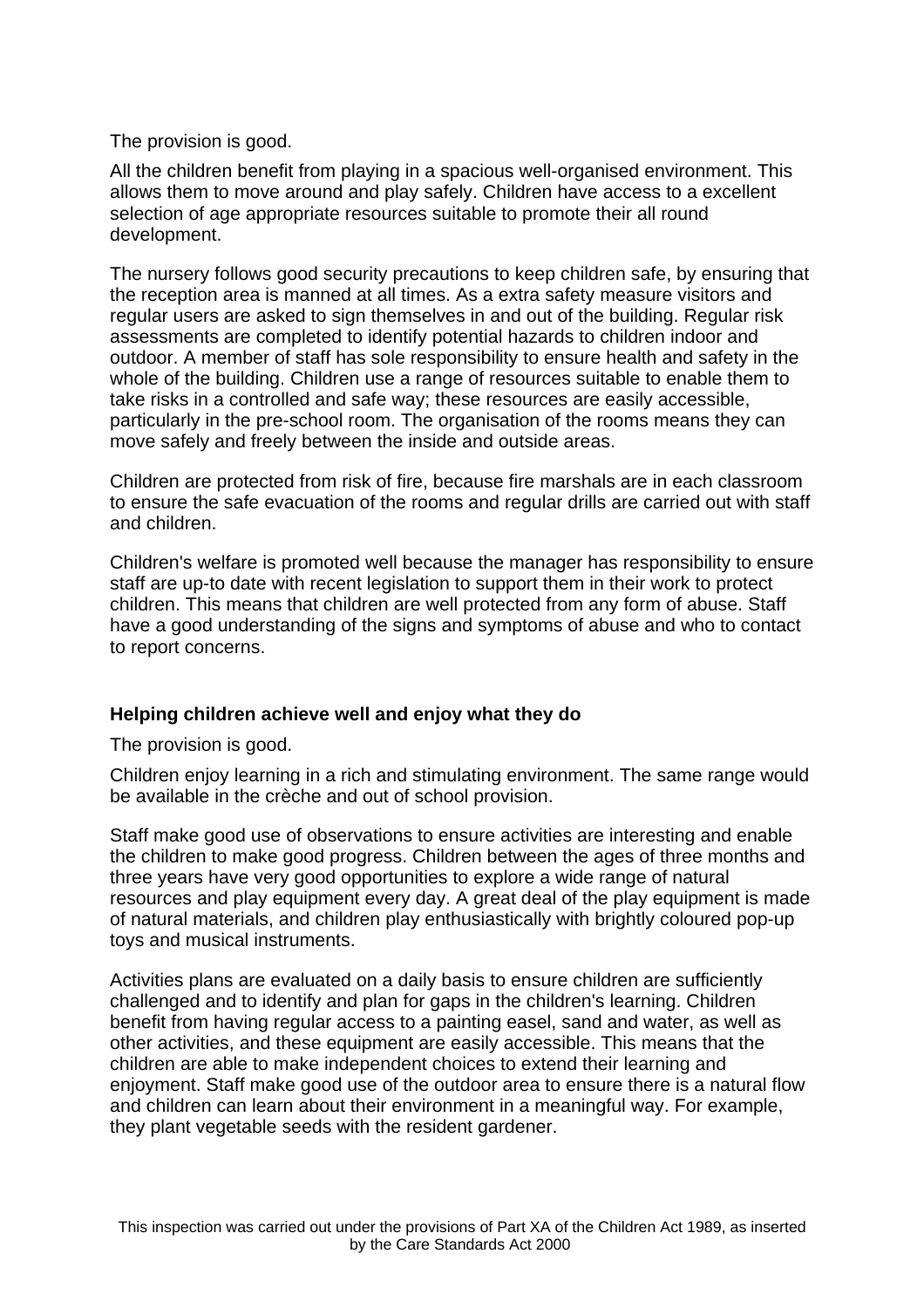Staff make effective use of the " Birth to 3 matters framework" as a guide to planning and to provide a excellent range of stimulating and appriopriate activities. This means that children have the opportunity to explore a wide range of textured materials through seeing, feeling, tasting and smelling. For example, babies walk barefoot on smooth concrete surface and pebbled surfaces. Staff take responsibility to supervise individual activities and to ensure all the children are involved. Children engage in activities which are geared to enable them to make progress in their learning. For example, the large wooden activity set supports the children who are learning to walk.

## Nursery Education

The quality of teaching and learning is good. Children make good progress because staff plan and deliver a broad range of activities and play experiences across the six areas of learning. Well written progress reports give a clear picture of the stage which children have reached in their learning and how staff will move them on. Children are cared for by staff who have high expectations of them and ensures all the children have access to quality and sufficient resources to challenge them to excel in their learning. In accordance with the "Reggio model" staff work closely with an artist and local professionals to ensure all the children achieve as much as they can.

Children show good self confidence; they are independent and attend to their personal needs well. For example, they wash their hands after messy activities. They spend time looking around the room exploring the different activities before settling down to play. Children show affection to each other because staff encourage them to develop good relationships. More able children enjoy carrying out staff's request in an adult manner. For example, they help and encourage the other children to prepare for the next activity. However, opportunities are missed as staff are not consistent in involving the children at large group activities. Children are interested and motivated to learn and they preserve for long periods at chosen activities, for example, when cutting fresh vegetables form the vegetable patch in the garden.

Older children have a range of vocabulary which they use well to express themselves, extend their play and describe events in their lives, such as visits to the park and visits to local restaurant with members of their family. For example, they talk clearly about a dinosaurs' display and how they made the dinosaurs using different materials. There are lots of opportunities for children to practise their writing skills. For example, most of the children write recognisable words in their writing book. Children learn that print carries meaning through labelling and simple captions. They enjoy looking at books and contribute during story time.

Children can count confidently and match numbers, colours and shapes. They use a variety of tapes and rulers to measure but they do not fully identify the length of items. They use mathematical language to describe different sizes, for example, big and small. Children are beginning to learn simple addition and subtraction through the use of different objects. They are developing an understanding of volume through transferring water from one container to another.

Children explore an excellent range of natural resources and develop a good knowledge of living things, for example by growing and looking after their own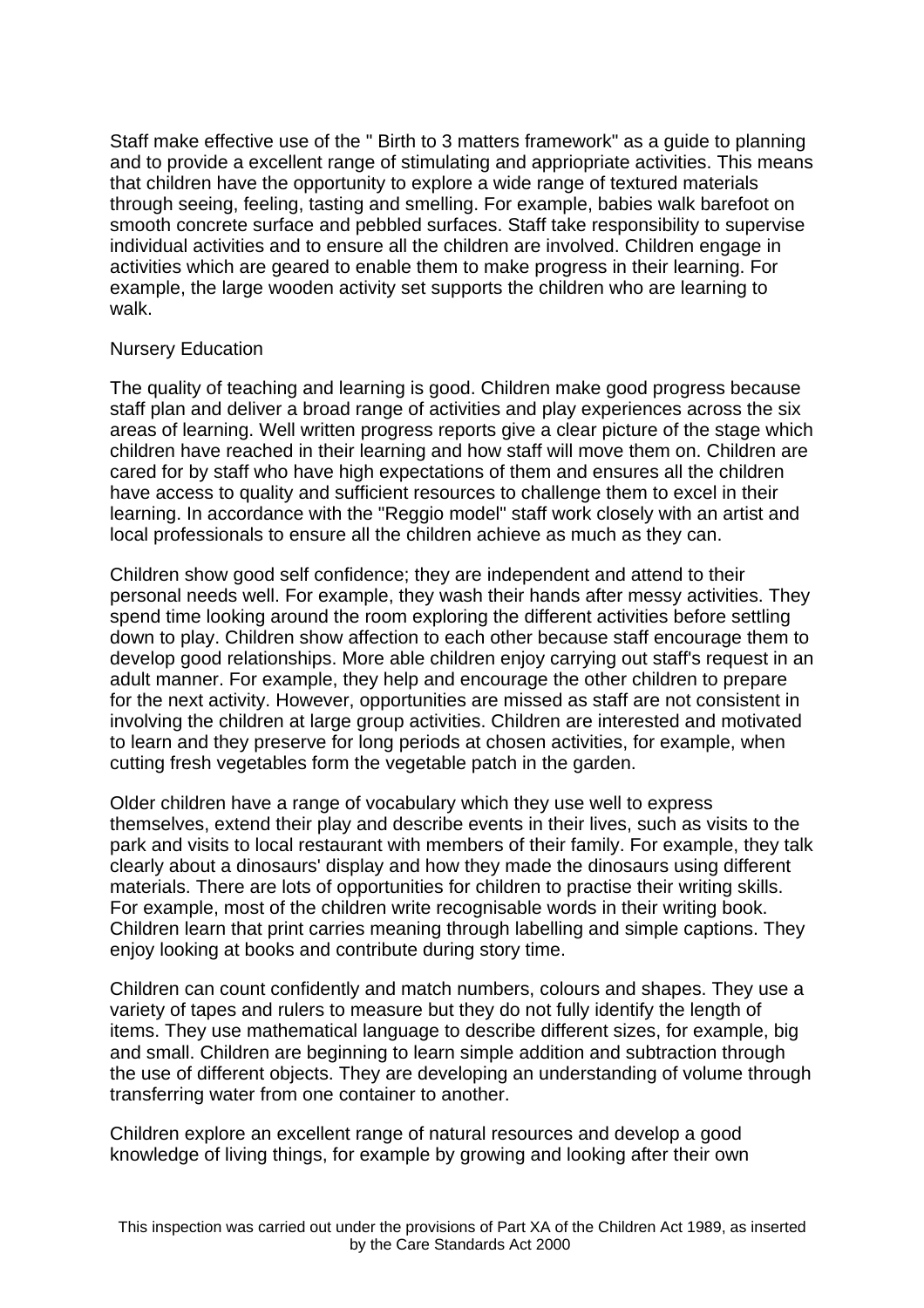vegetable patch in the garden. They plant seeds, watch them grow and pick them to use as ingredients for cooking. They cut up vegetables such as spinach, broad bean, tomato, courgette and mange-tout and talk about the different textures.

Children use the computer to complete simple programs. They learn about their local environment through planned outings to the park, market and shops and museum. A recent visit was made to the museum to learn about dinosaurs, this activity was further extended to a dinosaur hut in the garden. The children also use collage materials to make dinosaurs for their display. This means that children are able to reinforce their learning in a variety way.

Children develop their imagination and express themselves well through using the available resources, for example, they dance spontaneously to the music playing in the background.

They walk confidently on balancing beams and show good co-ordination when riding bikes and running fast. Children laugh and show enjoyment as they play with their friends in the home corner. Children take part in activities such as painting and sticking. They enjoy these activities and show much creativity to create their own designs due to the excellent selection of interesting textured materials. They use scissors, and other cutting implements with precision.

#### **Helping children make a positive contribution**

The provision is satisfactory.

There are lots of opportunities for children to learn about other cultures in a meaningful way. For example, parents are encouraged to use their mother tongue at home and at the nursery. Generally children are well behaved and their spiritual, moral, social and cultural development is fostered. Staff are in the process of working closely with outside agencies to develop effective strategies to manage the children behaviour especially during large group activities. Children's self esteem is promoted well because staff praise and encourage them appropriately. Most of the children are co-operative and respond positively to staff's gentle reminder of acceptable behaviour.

Children with special education needs are fully supported in the nursery and staff work closely with outside agencies and parents to ensure individual learning needs are met.

Partnership with parents is good. Children settle well because parents and children are greeted in a friendly manner by the staff. Staff respect parents' wishes about children's individual needs and approach parents to negotiate changes. For example, parents sit on the interview panel to appoint new members of staff. They are also invited to attend meetings about the provision. The nursery's handbook is made available to parents, which includes details of the main policies and procedures. Parents receive verbal information about their children's progress and development. This means children benefit from a two way sharing of information between parents and staff. Parents are regularly invited to come into the nursery to share their skills. The weekly activity plan is displayed for parents to chart their children learning and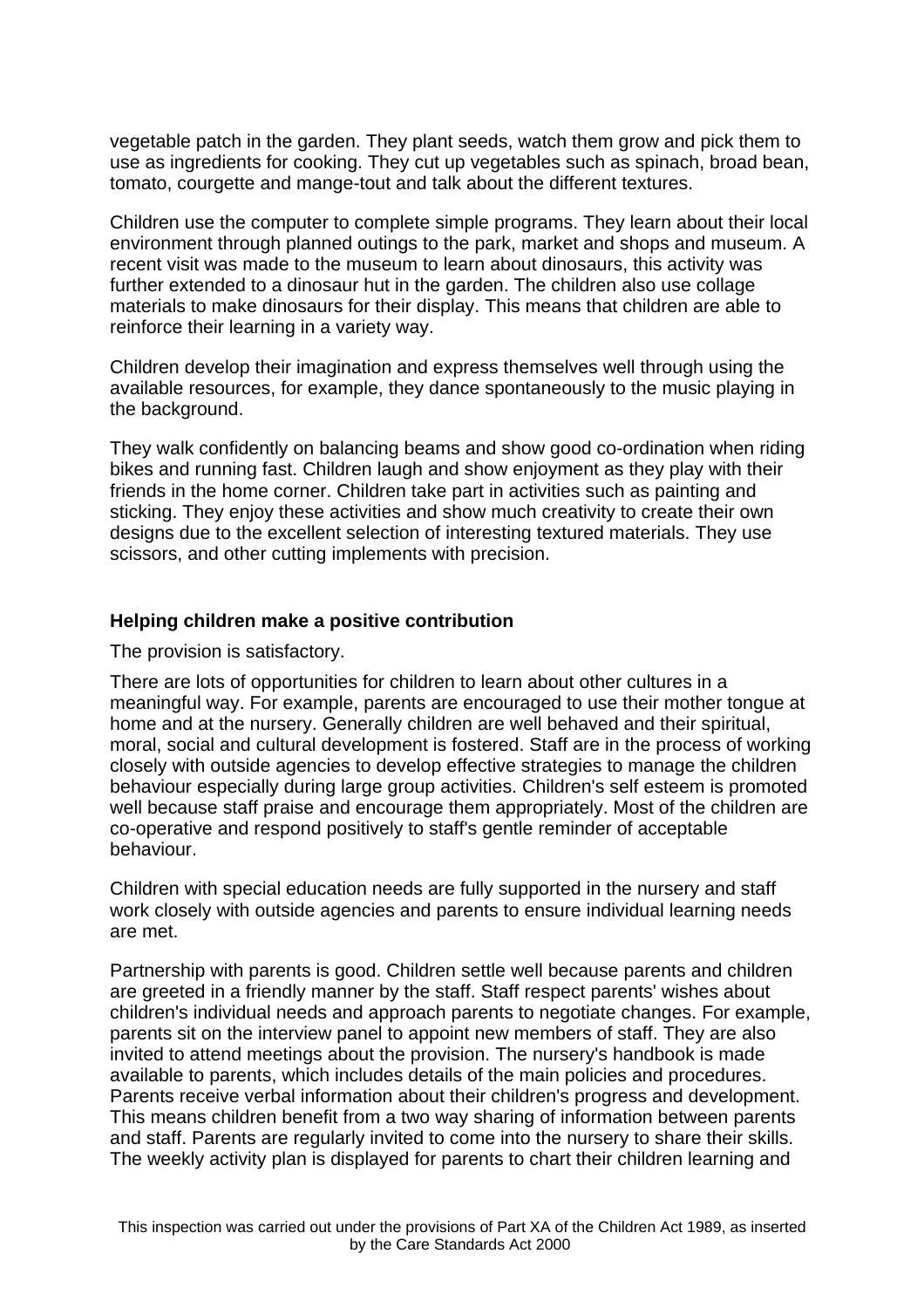see how they can contribute to learning at home and enhance their children's learning.

# **Organisation**

The organisation is good.

Staff carefully plan and carry out a range of exciting and interesting activities, and make good use of the available resources and learning environment. This means that staff plan a delivery interesting opportunities suitable to promote learning through play in the nursery, out of school care and the crèche. The good organisation enables the children to make independent choices about their play.

Staff make effective use of the outside area as a learning environment for all the children. This means that children can play inside and outside and benefit from a wide range of play experiences.

The room leader in the baby room has suitable training and experience of working with children under two. The recruitment procedures are effective in identifying which age group staff are best suited to work with. A rigorous induction programme ensures that staff are well informed how they work in practice to promote children' health, safety, enjoyment, achievement and ability to make a positive contribution.

Leadership and management are good. The management ensures that there are effective systems in place to monitor what staff are doing and to establish training needs. For example, they are hands on and they regularly meet with staff to celebrate achievements and to discuss training needs. Staff are encouraged to access in-house and external training to enhance their work with children who are in receipt of nursery education funding.

Leadership and management have developed strong links with outside agencies to ensure staff are well supported in their role to provide a good education for all the children. A number of staff with specialised training is employed to ensure that the curriculum for children under three and the funded children is based on the Reggio Emilio approach to learning.

## **Improvements since the last inspection**

Not applicable

## **Complaints since the last inspection**

There have been no complaints made to Ofsted since registration. The provider is required to keep a record of complaints made by parents, which they can see on request. The complaints records may contain complaints other than those made to Ofsted.